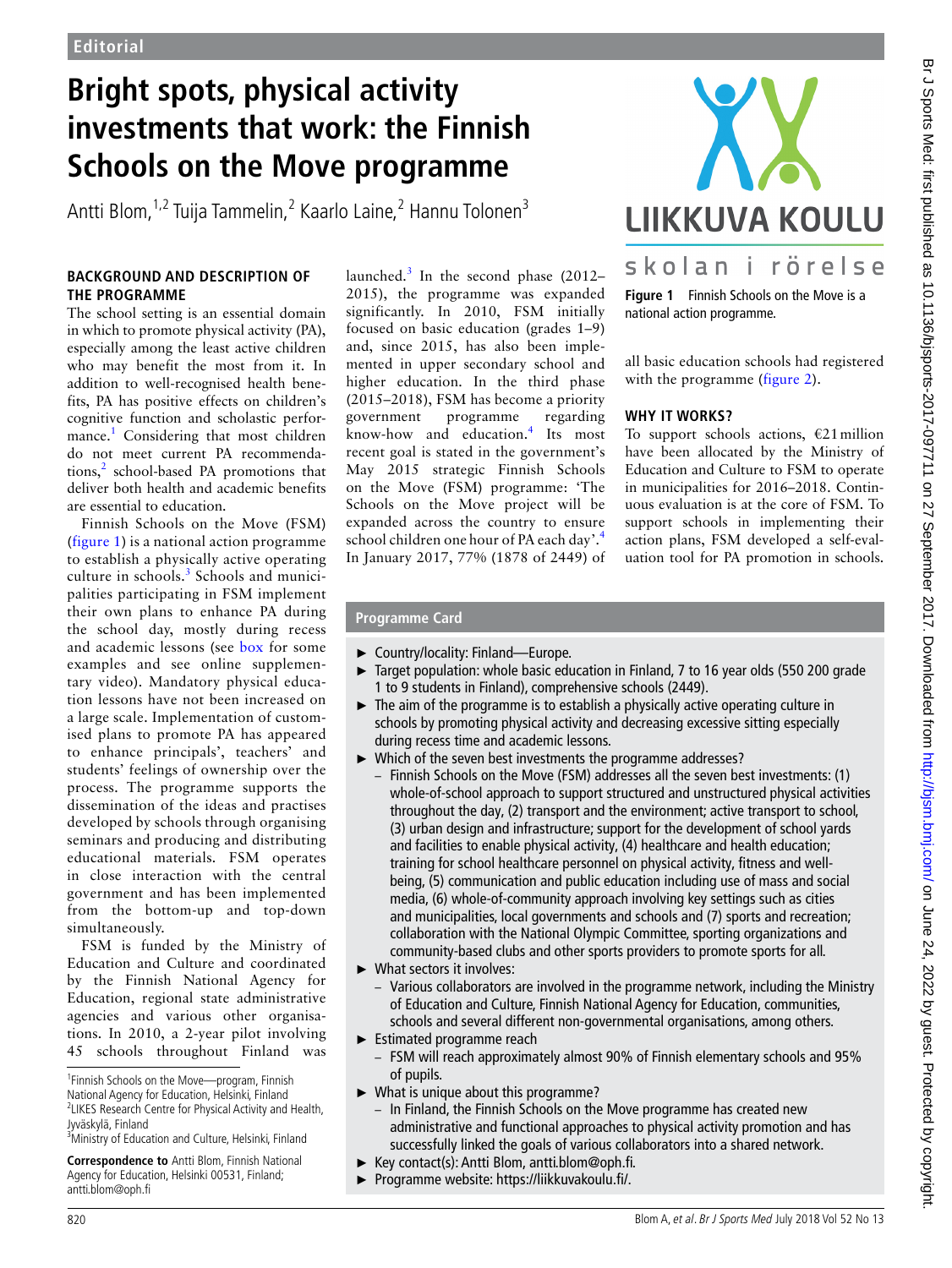

**Figure 2** Graphic programme card of best investments.

Using this tool can increase schools' awareness of their status and plan their future actions. The tool also systemically collects data from schools to inform decision-makers about the programme's development. In December 2016, more than 1000 schools used the tool and completed an online survey.

Scientific research related to the programme and practical monitoring of the success of local projects have been conducted at different levels. Research has increased information on students' PA during the school day,  $5/6$  PA and learning,<sup>[7](#page-2-5)</sup> psychosocial environment and social relationships at school, $8$  as well as the challenges and strengths of the FSM operations at different levels. This

information has been used in developing the programme further. The research has been led by an academic centre<sup>[3](#page-2-2)</sup> and funded by the Ministry of Education and Culture.

Research has shown positive changes in FSM schools: increased PA during recess and throughout the school day, more recess time spent outdoors, more active commuting to school during winter and greater student involvement in the planning of school activities. $356$  Most respondents to the school staff surveys agreed that PA during the school day increases student satisfaction with school and contributes to a more peaceful learning environment during academic lessons.

#### **Lessons learnt**

Popular reporting of the research results in various media has been an essential part of the programme's communication and dissemination efforts. In the future (2016–2018), follow-up to the FSM programme will be integrated into the current national level monitoring of children and adolescents.

Tight connection between school administrators and local schools in all the administration involving them has been essential.

Certain features and elements of schoolbased PA promotion can be translated well from one country to another. However, to ensure the feasibility and success of operations at the school level, such programmes

**Box Examples of actions conducted in schools to create a more physically active school day (see more details in** 

- ► Organised physical activities (PAs) in the school setting
	- Longer recess period to enable PA
	- Organised recess activities
	- Clubs and activities after school
	- Physically active breaks during
	- Events related to sports and PA for
- ► Equipment and facilities for PA
	- Outdoor and indoor equipment
	- Development of sports facilities
	- Students participate in the school
	- Students act as peer instructors and recess PA activators
	- Educating the students on PA and
- ► Leadership and school staff engagement related to the project
	- Principal's support
	- Hired project worker
	- Educating the staff on PA – Staff working group for PA
	-
- ► Communication and cooperation related to the project
	- Informing and communication within the school
	- Co-operation with parents, municipality and with local sports
	- Students' PA monitoring